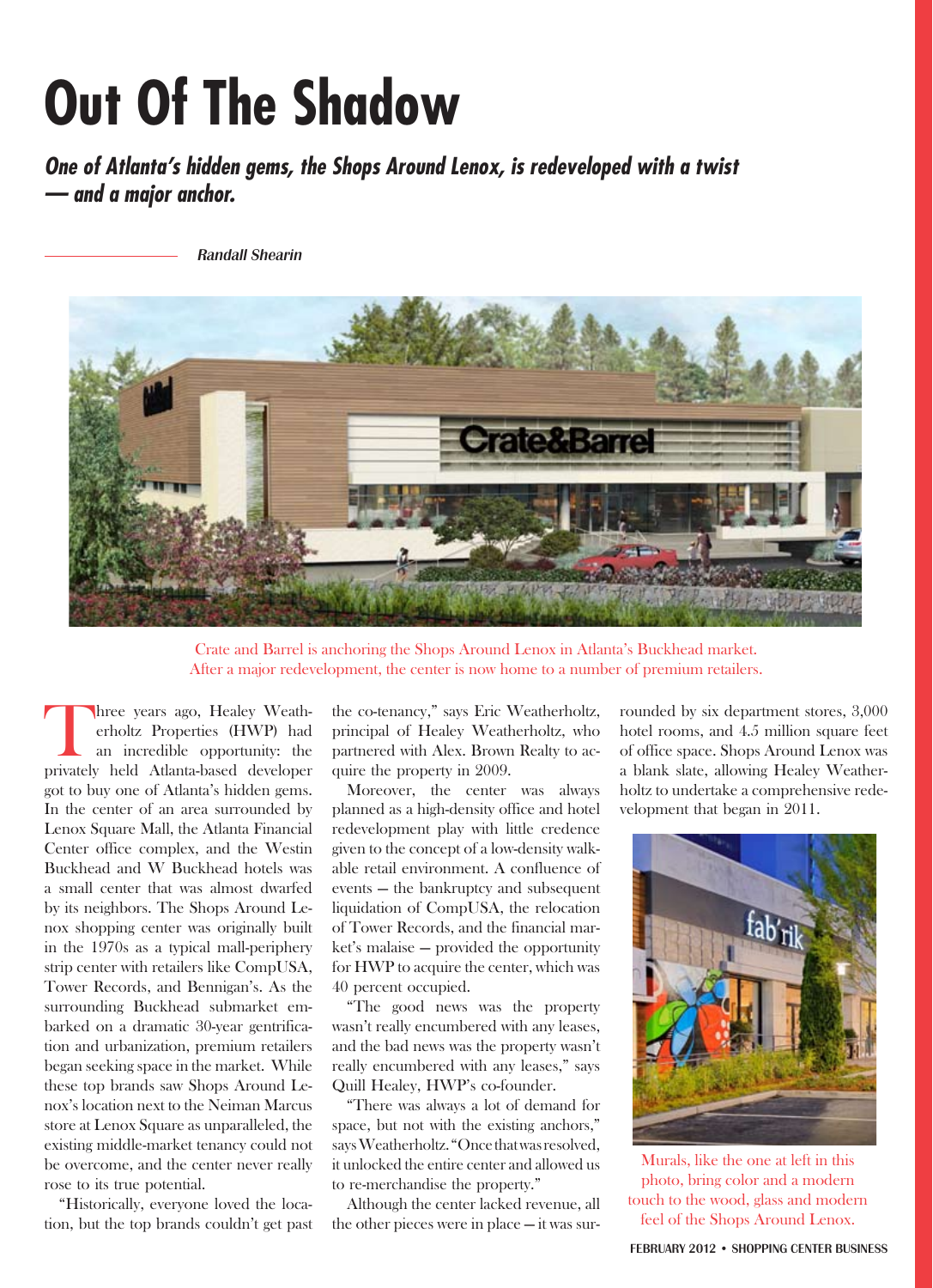"Our idea was to create a streetscape connecting one of the great fortress malls with the Southeast's premier commercial district," says Mark Lindenbaum, project director for the Shops Around Lenox.

HWP kept sustainability in mind when renovating the center, redeveloping existing structures rather than constructing



Mature landscaping and modern touches, together with sustainable development practices, have given the Shops Around Lenox a new look.



Today, DEKA and lululemon are housed in part of the old CompUSA space, as seen in the older photo below.



Shops Around Lenox, as seen around 1995, when CompUSA and Tower Records anchored the center.

new buildings. New, energy efficient facades were installed that allowed more interior visibility. The company added mature landscaping to enhance the experience for shoppers; it also focused on a walking environment to link the existing hotels with Lenox Square. Accenting the center's unique feel are local artists' murals that enliven the pedestrian areas and add a touch of color to the concrete, wood and glass facades at the center.

After acquiring the center, HWP first sought to fix its occupancy rate. It divided the former CompUSA space into several smaller retail spaces. The company won a Development of Excellence Award from ULI for its creative reuse of the big box space and for the sustainable methods used in reusing the existing structures. While the center now seems expansive, it has a relatively small footprint with 126,000 square feet on a compact 7 acres. Using a base of successful tenants, it began to attract more retailers who wanted to be close to the success of Lenox Square, but who might not be willing to pay the costs associated with the mall or who preferred an open-air environment.

The center is now leased to a mix of high end local and national tenants like Cosabella, lululemon, Fab'rik, Paper Source, Tootsies, Swank, Roche Bobois, Deka, and Bill Hallman.

Because an entire mixed-use neighborhood had grown up around Shops Around Lenox — the hotels and office buildings were mostly added after the center's development — HWP was able to reposition the center as a hub for the area, not an afterthought of shopping at Lenox Square. Now, with its strong oneof-a-kind retailers, the center stands on its own as a destination.

As most new tenants were getting in place at the renovated center, HWP filled a large vacancy with Crate and Barrel, who is relocating its store from Lenox Square to the Shops Around Lenox. Crate and Barrel is developing a new, full-line store that will have visibility from Georgia Route 400, one of the major arteries from downtown to the north Atlanta suburbs. The Crate and Barrel location will contain the retailer's full line of goods.

"Crate and Barrel is getting what it wanted in a store: an iconic building next to the best mall in the Southeast," says Lindenbaum. "It allows them to both express their brand and have a more functional store."